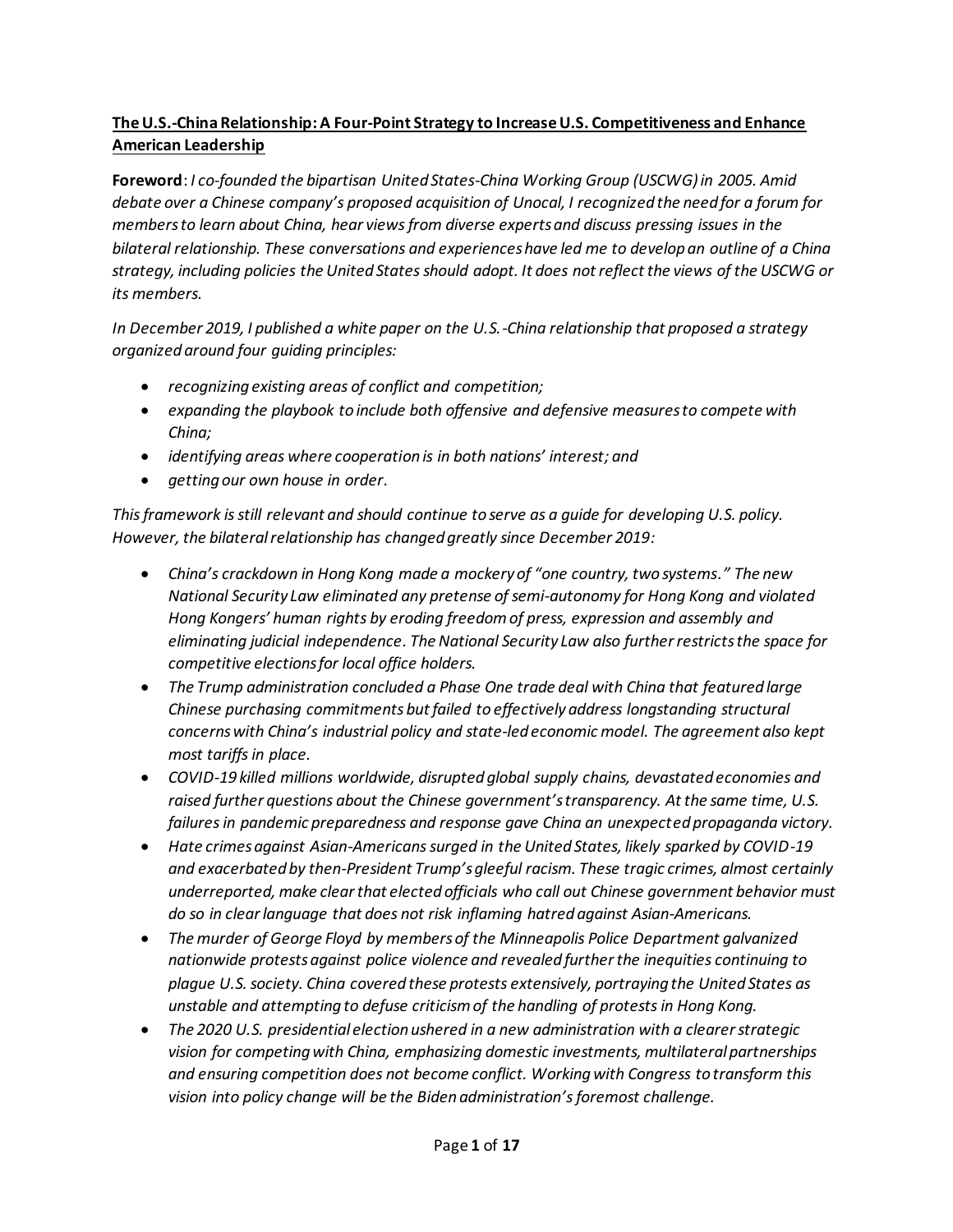- *Former president Trump and prominent Republicans rejected the election results and spread outrageous fraud claims, inciting a violent insurrectionist mob on January 6, 2021, making clear that the greatest threats to democracy at home and America's reputation abroad are internal. These events also allowed Chinese leaders and pundits to portray the United States and democracy as inherently unstable and violent.*
- *President Xi Jinping further consolidated power, pursuing a more assertive foreign policy, reining in the Chinese private sector and promoting the role of the state in the economy.*

*This updated white paper builds on the December 2019 edition, including new priorities and recommendations while retaining the framework of the original white paper. The original report is available [here.](https://medium.com/@RickLarsen/us-china-white-paper-cf8e30052928)*

## **Four Principles for U.S. Policy in Competing with China**

With a deep bench of China experts, the Biden administration appears poised to build on the Trump administration's view of China as a strategic competitor by working with allies and partners, strengthening the U.S. at home and clearly defining areas of cooperation and competition.

In the past, I observed that there are three species of China hawks in Congress: national security hawks, economic hawks and human rights hawks. Under the Trump administration, their interests were aligned. In Congress, this built a consensus view of China as a strategic competitor.

Instead of flocks of hawks, I now see distinctions among Members of Congress as to the appropriate policy response to China's growing power. A more useful classification now divides members into three distinct camps:

- **Punishers**, who seek to harm China for lost jobs, stolen intellectual property, COVID-19 or other offenses;
- **Decouplers**, who wish to sever the economic relationship partially or entirely; and
- **Salvagers**, like myself, who view engagement with China as necessary to achieving U.S. policy goals.

When dealing with China, the Biden administration has little wiggle room from Congress on issues all three groups see as fundamental U.S. interests, especially technology competition and human rights.

As in my 2019 paper, I argue for a strategy oriented around four guiding principles:

- recognizing existing areas of conflict and competition;
- expanding the playbook to include both offensive and defensive measures to compete with China;
- identifying areas where cooperation is in both nations' interest; and
- getting our own house in order

The advantages of this framework are clear. First, it can be applied across multiple policy areas. Second, many of the investments and reforms suggested by this framework will boost U.S. global competitiveness, not just vis-à-vis China. Finally, this strategy canbe made more effective when the U.S. works with allies and partners and international organizations and groupings, consistent with the Biden administration's approach.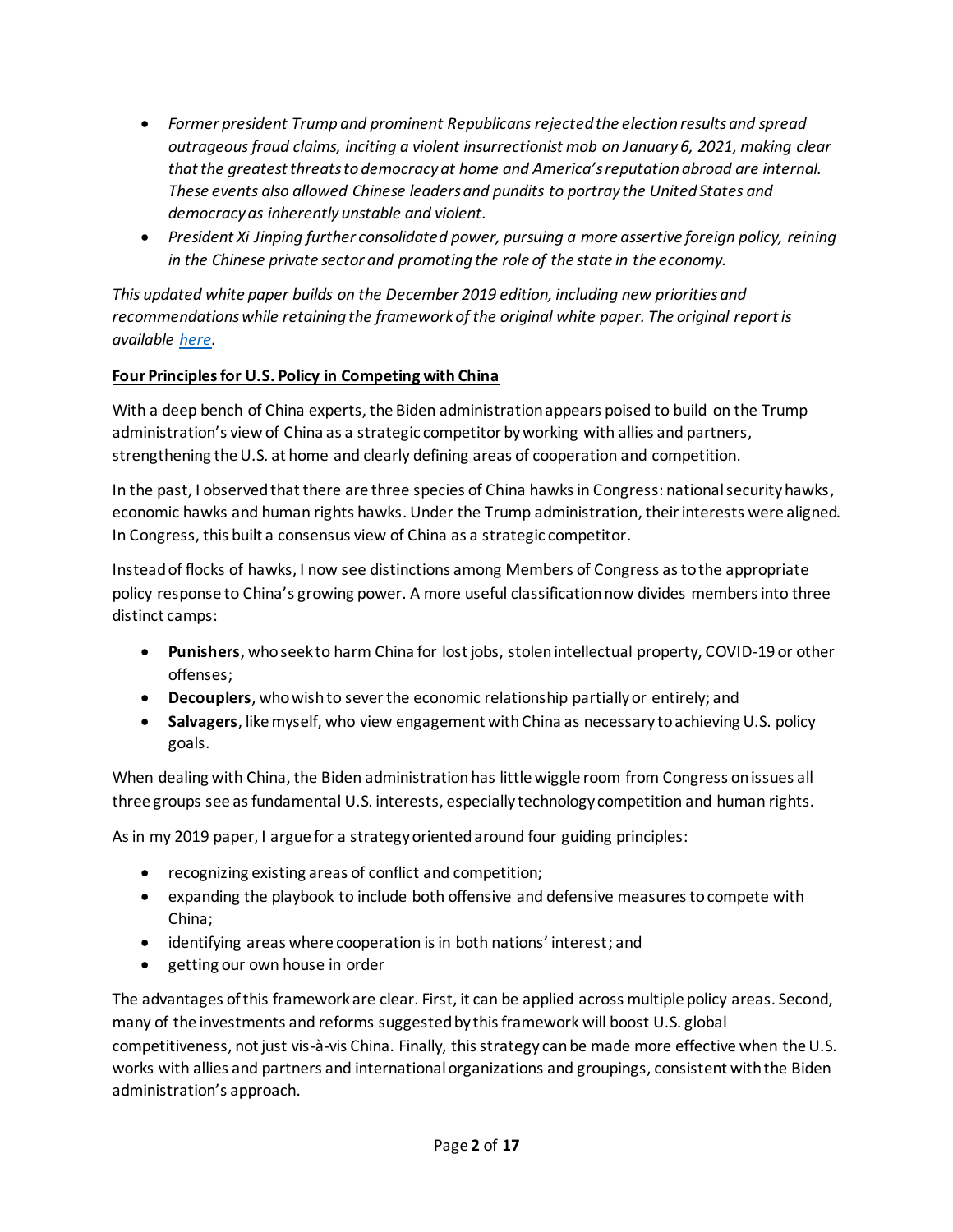## The Challenge

China's emergence as a global power and its continued economic, political and military growth will continue to affect U.S. interests. The U.S.-China relationship will also have significant implications for other countries around the globe. In my meetings with foreign leaders, I often hear concern about the impact on their nations of an increasingly confrontational U.S.-China relationship, given the two nations' economic and military might.

China has an integrated, whole-of-society strategy and playbook for advancing its interests and values across the Asia-Pacific, Eurasia and elsewhere around the world. China is implementing this strategy and playbook with determination, patience, deep pockets and tactical flexibility. As others have remarked, China is playing a long game.

China's whole-of-society strategy poses a fundamental challenge to U.S. interests and values, including human rights, rule of law, and other features of the post-WWII international order. It is unlike any challenge the United States has previously faced, particularly in terms of the economic strength of the challenger and its integration into the global economy. While China seeks to validate Chinese Communist Party (CCP) rule at home and shape the global order on favorable terms, it does not seek to export communist rule, asthe Soviet Union once did. And China is different from the threat from Russia today because of its economic might — China's GDP was more than ten times Russia's in 2021, per the  $IMF<sup>1</sup>$ 

I agree with many of the hawks in Congress about what the chief problems are: intellectual property (IP) theft, forced tech transfers, market access, distortionary support for state-owned enterprises, forced joint ventures, repression of Uyghurs, Tibetan Buddhists and other religious minorities, human rights abuses and aggression in the South China Sea and the region.

The United States must develop, resource and implement its own integrated strategy and playbook for defending and promoting the post WWII international order and advancing U.S. interests and values. Given this rising threat from China, America's approach must be a whole of government strategy. U.S. policymakers must create robust diplomatic, informational and economic approaches. While this paper includes recommendations to strengthen national security, a strategy to compete with China that relies too much on the military will not succeed. Partners in the Indo-Pacific do not doubt that the U.S. prioritizes security in the region. Instead, they have doubts about the U.S. economic and security commitment to the Indo-Pacific.

This strategy and playbook must not be solely reactive or defensive in nature, as the best that a reactive, defense-only strategy can achieve is a draw. There are issues and places around the world where achieving a draw would not serve U.S. interests and values. Consequently, the strategy and playbook must include proactive elements for advancing U.S. interests, improving American competitiveness, and spreading U.S. values.

This updated white paper outlines features of an integrated, whole-of-government, proactive U.S. strategy and playbook for competing with China and globally. As the bilateral relationship is dynamic, this document and my policy recommendations will continue to evolve.

<sup>1</sup> https://www.imf.org/external/datamapper/NGDPD@WEO/OEMDC/ADVEC/WEOWORLD/CHN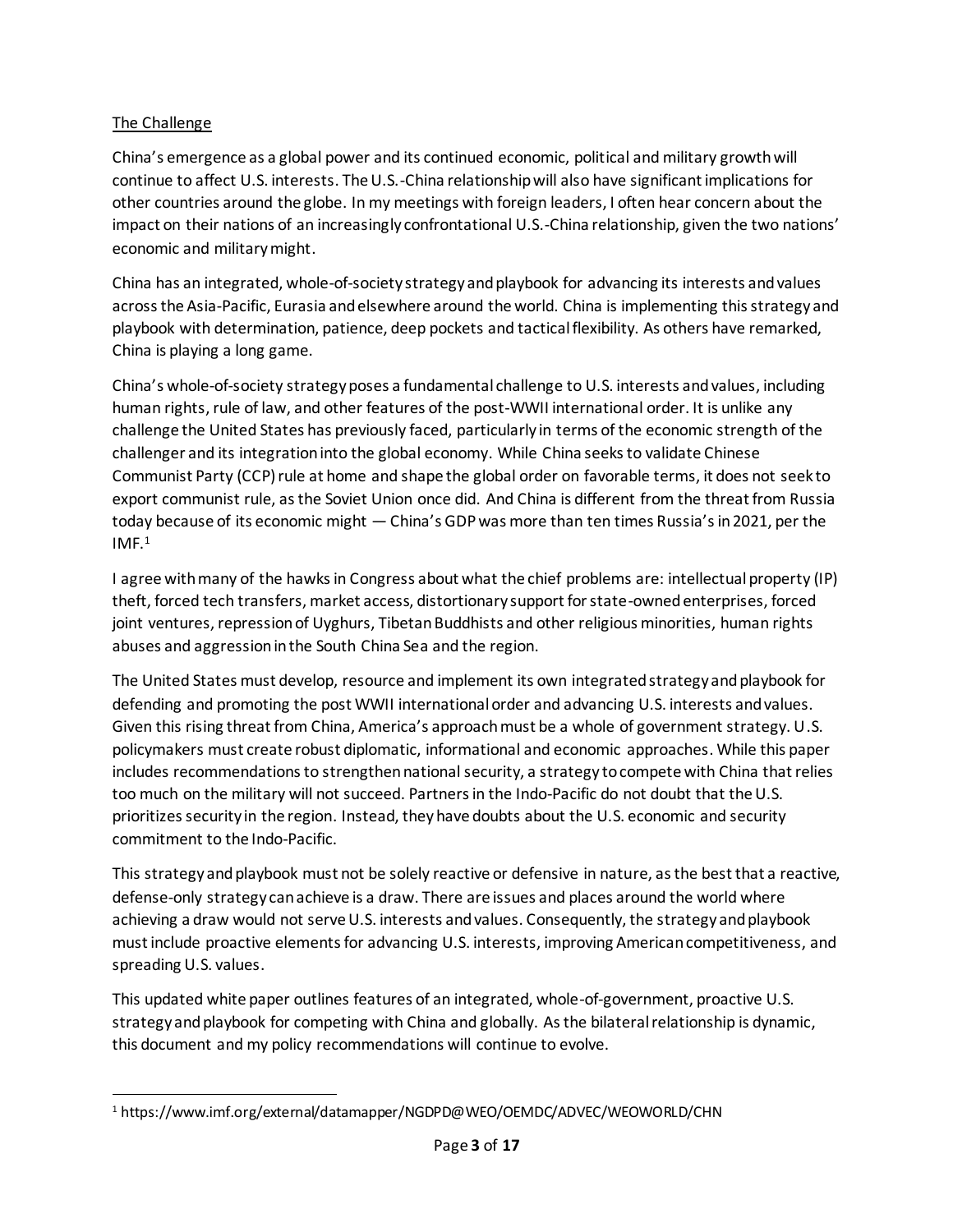### **Four-Pillar Strategic Plan by Issue Area**

This four-pillar approach can be applied to a variety of policy areas, several of which are presented below. Note that many of the greatest challenges in the bilateral relationship span multiple policy areas. For example, technology competition is both an economic and national security issue. And forced labor in Xinjiang is a human rights issue with economic impacts. Analysis of five policy areas:

### 1. Education

To meet Chinese competition in emerging scientific fields such as AI, robotics, quantum computing and nanotechnology, the U.S. must educate and train a workforce with the skills necessary to succeed in the global economy. This means that the two nations have an informal competition across education, from K-12 schooling through advanced degrees. But the U.S. motivation for investing in schools must be about more than some abstract sense of competing with China. Policymakers must prioritize education to provide greater opportunity for America's youth and to close equity gaps<sup>2</sup> in U.S. education.

The United States is in a strong position as an admired leader in science, innovation and education. According to the QS World University Rankings, 38 of the world's top 100 universities are in the U.S.; only 6 are in China.<sup>3</sup> In China and worldwide, parents dream of sending their children to study in the United States. But there are real reasons for concern as China invests heavily in education and tasks universities with building "schools of future technology." And as Chinese universities improve, they will become increasingly appealing destinations for talented international students, academics and researchers.

One of the most discussed educational issues in the bilateral relationship is espionage in academic or research settings. While the threat is real, it is manageable, and policymakers must be careful not to jeopardize the free and open academic model that has made the United States the global leader in education and research. Proposed countermeasures, like prohibiting Chinese students from studying in STEM fields would do far more harm than good. The fact that the world's brightest students want to attend American universities to pursue an education is a massive strategic advantage in terms of intellectual capital, soft power and exposing young people to American society. Instead of broadly establishing obstacles for Chinese students, the United States should pursue a "small yard, high fences" approach that protects the most sensitive research while ensuring foreign students can continue to come to the United States.

In addition, consider that a well-resourced competitor seeking to obtain sensitive academic research has multiple pathways to achieving this goal. At far lower risk than in-person espionage, that country could recruit lead researchers to its own institutions or engage in cyber espionage.

Going further, the United States should make it easier for foreign students to stay in the United States. Consider the reverse scenario: if the brightest young Americans were studying in China, our top concern would be that China would incentivize and recruit them to stay. In essence, the United States can employ a "brain drain" strategy to try to get more Chinese students to use their talents and skills in the

<sup>2</sup> https://www.americanprogress.org/issues/education-postsecondary/news/2021/04/06/497888/building-collegeeducated-america-requires-closing-racial-gaps-attainment/

<sup>3</sup> https://www.topuniversities.com/university-rankings/world-university-rankings/2022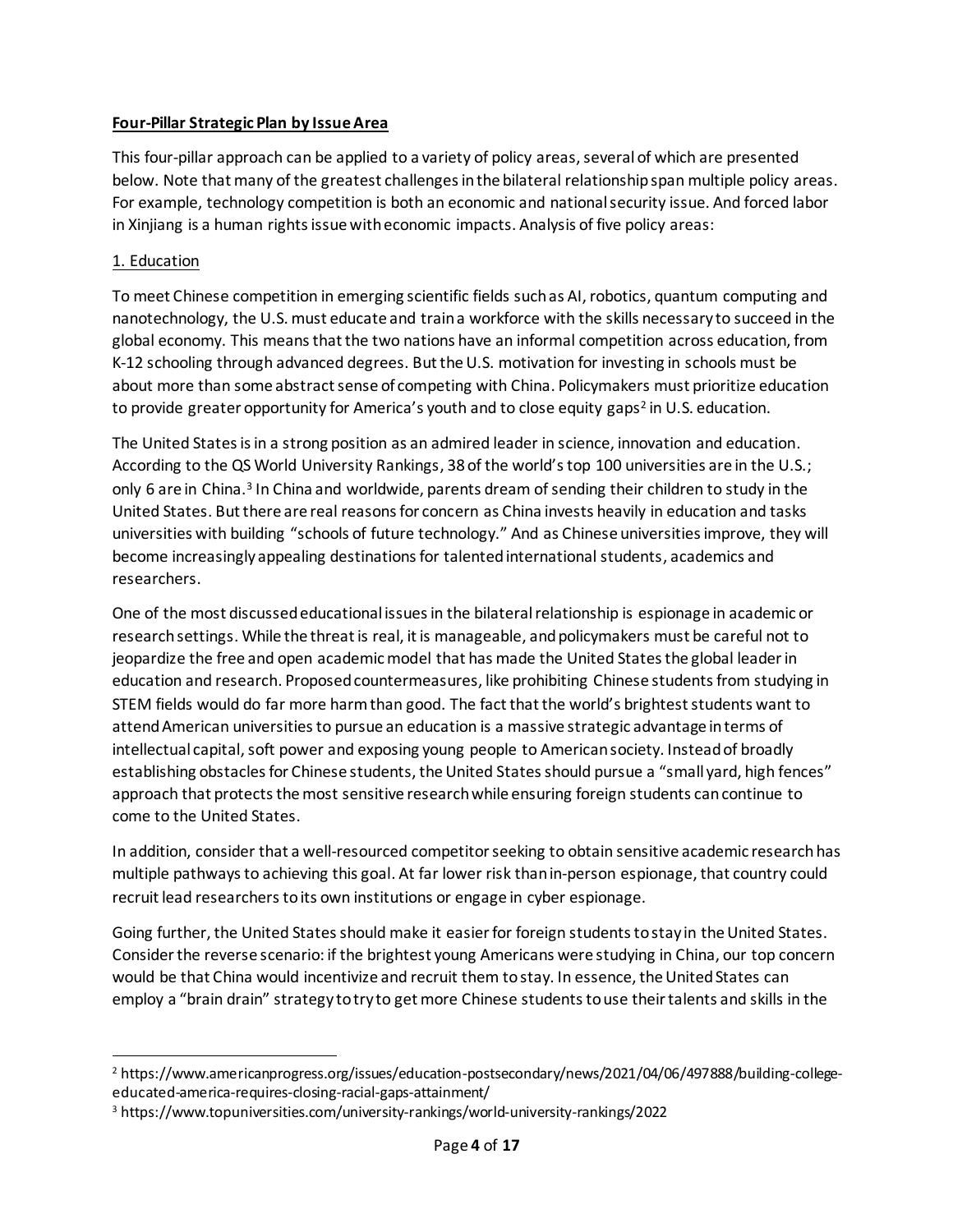United States. Already, more than 80 percent of international PhD graduates from U.S. universities stay in the United States after graduation, particularly Indian and Chinese students<sup>4</sup>.

There is also much the United States can do to get our own house in order on education in general, not just STEM. Recent surveys show alarming gaps in civic knowledge and skills among U.S. students. According to a 2020 study from the Annenberg Public Policy Center, only half of all Americans can name the three branches of government, which is remarkably an increase over prior surveys. But civics is about more than understanding our system of government. Only 11 states require service learning, and seven in ten high school seniors say they have never written a letter to voice an opinion or address a problem<sup>5</sup> . In an era of disinformation, conspiracy theories and social media radicalization, civics education and community engagement are vital 21<sup>st</sup> century skills and an essential component of building a resilient society.

#### Recommendations

- To address concerns about academic espionage without undermining the free and open academic model:
	- o Restore DHS's Homeland Security Academic Advisory Committee (HSAAC) to ensure that members of the higher education community are present at inter-agency discussions related to international students.
	- o Enhance cyber threat sharing between the federal government and universities.
	- $\circ$  Expand support for parties involved in STEM research to better monitor and prevent IP theft and abuse of data.
	- $\circ$  Ensure federal grants to universities for sensitive research have strict cyber security requirements.
	- $\circ$  Enhance coordination between universities and the federal government to protect Chinese students in the United States from repression, coercion and surveillance, including loss of visas for students "reporting on" their peers<sup>6</sup>.
	- $\circ$  Ensure that student visa violators, particularly those that misrepresent or fail to disclose material affiliations with the PLA or CCP, are punished pursuant to applicable law.
	- $\circ$  Broadly, ensure that the approach to combating academic espionage is a scalpel, not a hatchet.
	- o Increase transparency and reporting around gifts from foreign sources.
- To attract the world's brightest minds:
	- o Ensure U.S. consulates have necessary personnel and resources to process visa applications, including student visas, as international student enrollment returns following COVID-19.
	- o Encourage Public Affairs Officers at U.S. embassies to enhance outreach to promote the United States as a destination for higher education and work to counteract the decline

<sup>4</sup> https://cset.georgetown.edu/publication/the-chipmakers-u-s-strengths-and-priorities-for-the-high-endsemiconductor-workforce/

<sup>5</sup> https://www.brookings.edu/policy2020/bigideas/the-need-for-civic-education-in-21st-century-schools/

<sup>6</sup> https://www.propublica.org/article/even-on-us-campuses-china-cracks-down-on-students-who-speak-out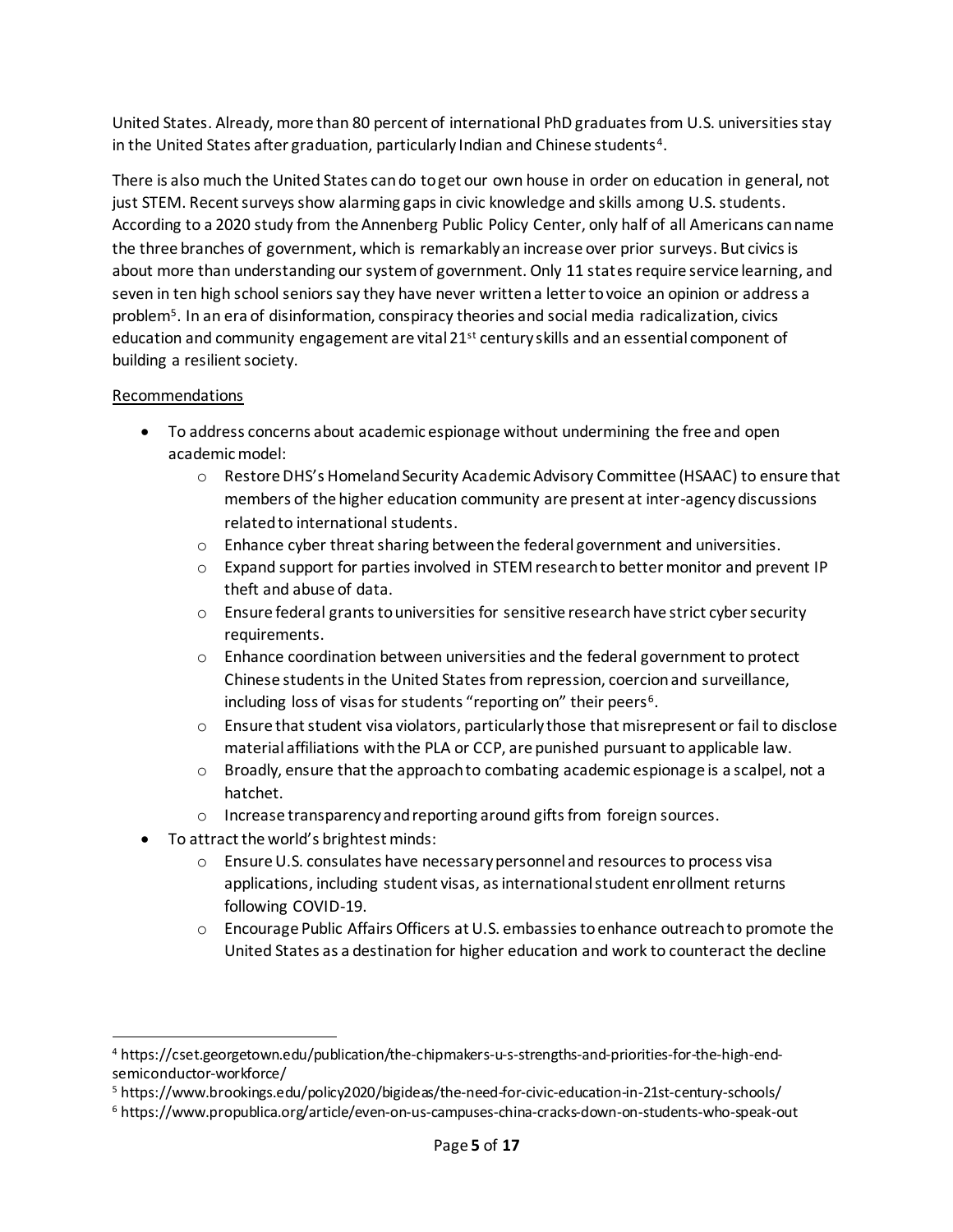in new international student enrollment that began in 2016 and accelerated during the COVID-19 pandemic. 7

- $\circ$  Government leaders and prominent Americans should publicly support international students and promote the United States as a welcome destination for higher education.
- o Congress should provide a streamlined pathway to a green card for all advanced degree graduates, not just doctoral STEM graduates. This pathway should include scrutiny of the academic rigor of the program to address concerns about diploma mills becoming green card mills.
- o Increase funding for programs that expose young people to U.S. education and values, including Young Southeast Asian Leaders Initiative, Young African Leaders Initiative, and Future Leaders Exchange programs.
- $\circ$  Enhance efforts to attract international students from areas of the world with young populations, particularly Africa and Southeast Asia.
- To improve civic education and civic life:
	- $\circ$  Congress and states should encourage civic education, combining knowledge of the U.S. system of government with a broader curriculum of service and community engagement.
	- $\circ$  Congress and states should ensure school districts have sufficient funding for clubs, after-school activities and other programs in order to promote interpersonal engagement, consensus building and leadership skills in young people. According to the "America After 3 PM" report, 24.6 million children were unable to access afterschool programs, with affordability and availability identified as major factors. 8
	- o Congress should increase funding for libraries, which serve as free centers of learning and communal meeting spaces.
- To increase the number of young Americans learning about other cultures and representing the U.S. abroad:
	- o Congress should appropriate funding sufficient to double the number of slots for foreign language and area studies.
	- $\circ$  This doubling of slots should be across the federal government, and include programs such as Fulbright, Boren, Gilman, and Project Go.
	- $\circ$  Congress and states should bolster funding for K-12 foreign language education, including Mandarin.
- To improve access to STEM education:
	- $\circ$  Increase funding for STEM partnerships, so community college students and other students outside major research institutions have access to cutting edge fields, like robotics and machine learning. The Robotarium at Georgia Tech is an excellent model to replicate.

<sup>7</sup> https://www.insidehighered.com/admissions/article/2021/11/15/international-students-increase-followingpandemic-declines

<sup>8</sup> http://www.afterschoolalliance.org/afterschoolsnack/Why-are-so-many-kids-missing-out-on-afterschool\_03-10- 2021.cfm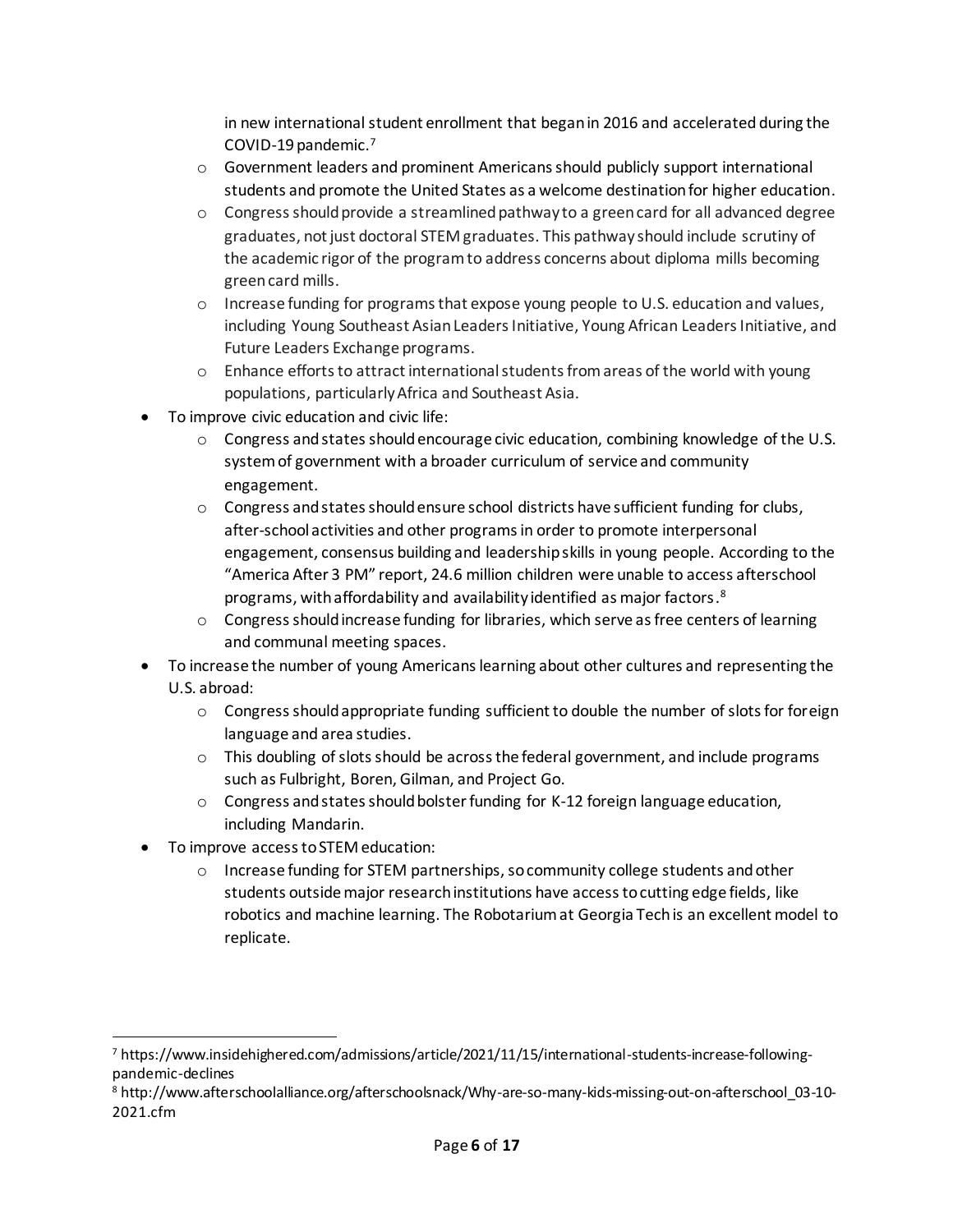$\circ$  Encourage development of classroom modules that expose K-12 and undergraduate students to fundamental concepts in AI. This model builds off of Finland's "Elements of AI" course and a similar initiative I am pushing at the Department of Defense.

Consistent with the "four pillars" model, these recommendations identify pivotal areas of competition, include both offensive and defensive measures, and include measures that, independent of China, will help the U.S. get our own house in order.

### 2. Jobs, Business, Investment and Trade

President Trump began his administration by withdrawing the United States from the Trans-Pacific Partnership. This was a mistake, because it deprived the U.S. of preferential access to rapidly growing markets, forfeited America's seat at the negotiating table where the rules of the road for the future of trade are being shaped and reduced U.S. influence in the region. Critically, it also reduced the economic heft of a high-standard regional counterweight to the Chinese economic model, which is premised on non-competitive economic policies, include forced technology transfers, support for state-owned enterprises, restrictions on market access and forced joint ventures.

Instead, the Trump administration pursued a tariff-centric trade war that lacked clear goals and essentially resulted in a ceasefire. Amidst this competition, the U.S. increased tariffs on potential partners while China reduced duties for others, further isolating the U.S.<sup>9</sup> Ultimately, the trade war harmed U.S. exporters, workers and consumers and undermined global confidence in the U.S. commitment to trade. And even when companies chose to relocate operations out of China, they moved jobs to other markets in Asia, not the U.S.<sup>10</sup>

In the January 2020 Phase One agreement, China made various commitments, some previously announced, to improve intellectual property protections, reduce forced technology transfers and limit non-tariff barriers to U.S. imports. The centerpiece of the deal, based on then-President Trump's fixation on trade deficits, was China's commitments to purchase large and specified amounts of U.S. goods and services.

By this measure, China has failed to live up to its commitments. Even recognizing 2020 commitments as unmeetable due to the pandemic, China's actual imports as of October 2021 are 38 percent to 40 percent below the target level<sup>11</sup>. And paradoxically, these purchase commitments actually increase the Chinese government's role in managing its economy.

Climate is an area where the U.S.-China competition can yield both environmental gains and American jobs. On climate, China is a paradox. The country is the largest investor and market for renewable energy, has ambitious climate goals and made green technology a key industry as part of Made in China 2025. At the same time, China is the world's largest emitter, is increasing its reliance on coal and has a woeful environmental record. So while the U.S. and China negotiate on a climate agreement, the U.S. must also compete with China on green technology, green jobs and global environmental leadership. And U.S. negotiators must avoid sacrificing other national interests in order to achieve an elusive climate

<sup>9</sup> https://www.piie.com/blogs/trade-and-investment-policy-watch/trump-has-gotten-china-lower-its-tariffs-justtoward

<sup>10</sup> https://www.amcham-shanghai.org/en/article/amcham-shanghai-releases-2021-china-business-report

<sup>11</sup> https://www.piie.com/research/piie-charts/us-china-phase-one-tracker-chinas-purchases-us-goods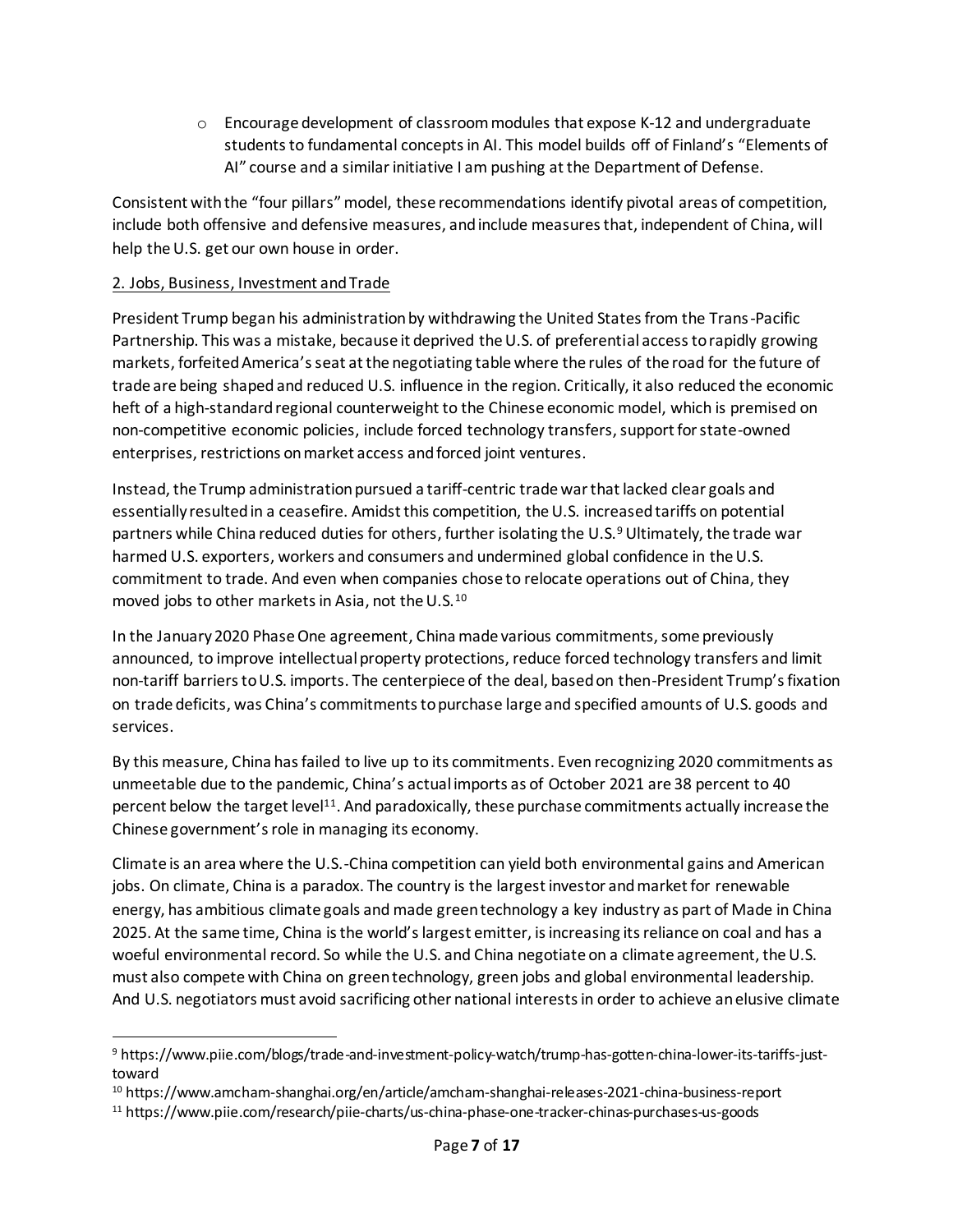accord with China. A climate strategy that combines competition and cooperation is more likely to yield reduced emissions and U.S. job growth.

## Recommendations

- To strengthen U.S. economic commitment to the Asia-Pacific, promote high-standard trade and grow jobs in the United States, Congress and the Biden administration should:
	- o Join CPTPP.
	- o Pass Trade Promotion Authority to enable the Biden administration to join CPTPP and/or pursue other serious multilateral and plurilateral trade negotiations.
	- o Immediately begin negotiations on sectoral multilateral trade agreements, including digital trade and environmental goods. For digital trade, existing frameworks to build from include USMCA and the Digital Economy Partnership Agreement between Chile, Singapore and New Zealand<sup>12</sup>.
	- o Establish an Office of Green Trade within USTR, tasked with growing American jobs by facilitating trade in goods and services that reduce emissions and promote energy efficiency.
	- $\circ$  Endeavor to revitalize the WTO as an institution dedicated to supporting trade based on market principles that values workers and protects the climate.
	- o Enact the bipartisan Global Small Business Network Act.
	- o Strengthen and modernize Trade Adjustment Assistance. Calling the current program a fig leaf is an insult to fig leaves.
	- o Build off of the administration's offer to host APEC 2023 by developing a broad and inclusive agenda including environment, labor, infrastructure, small and medium sized enterprises and global health.
	- o Increase funding for the Labor Office and the Environment and Natural Resources Office at USTR to strengthen enforcement of labor and environmental provisions in U.S. trade agreements.
- To increase U.S. global competitiveness, Congress and the Biden administration should:
	- $\bullet$  Make a bold, FDR-like investment in the nation's infrastructure, broadly defined, to create jobs, spur economic growth, bolster competitiveness and position the U.S. as a leader in tackling climate change.
	- $\circ$  Pass a final USICA that incorporates the strongest elements of both chambers' work, including:
		- CHIPS Act implementation funding
		- Tasking a new NSF technology directorate with key issue areas including AI, high performance computing, quantum computing, robotics and synthetic biology
		- **■** Traineeship grants for AI research
		- Prioritizing climate leadership
		- Fulbright reauthorization
		- Support for APEC and ASEAN
		- Establishing an Arctic Ambassador
		- Establishment of a China Censorship Monitor and Action Group

<sup>12</sup> https://www.brookings.edu/opinions/digital-trade-deal-ripe-for-the-indo-pacific/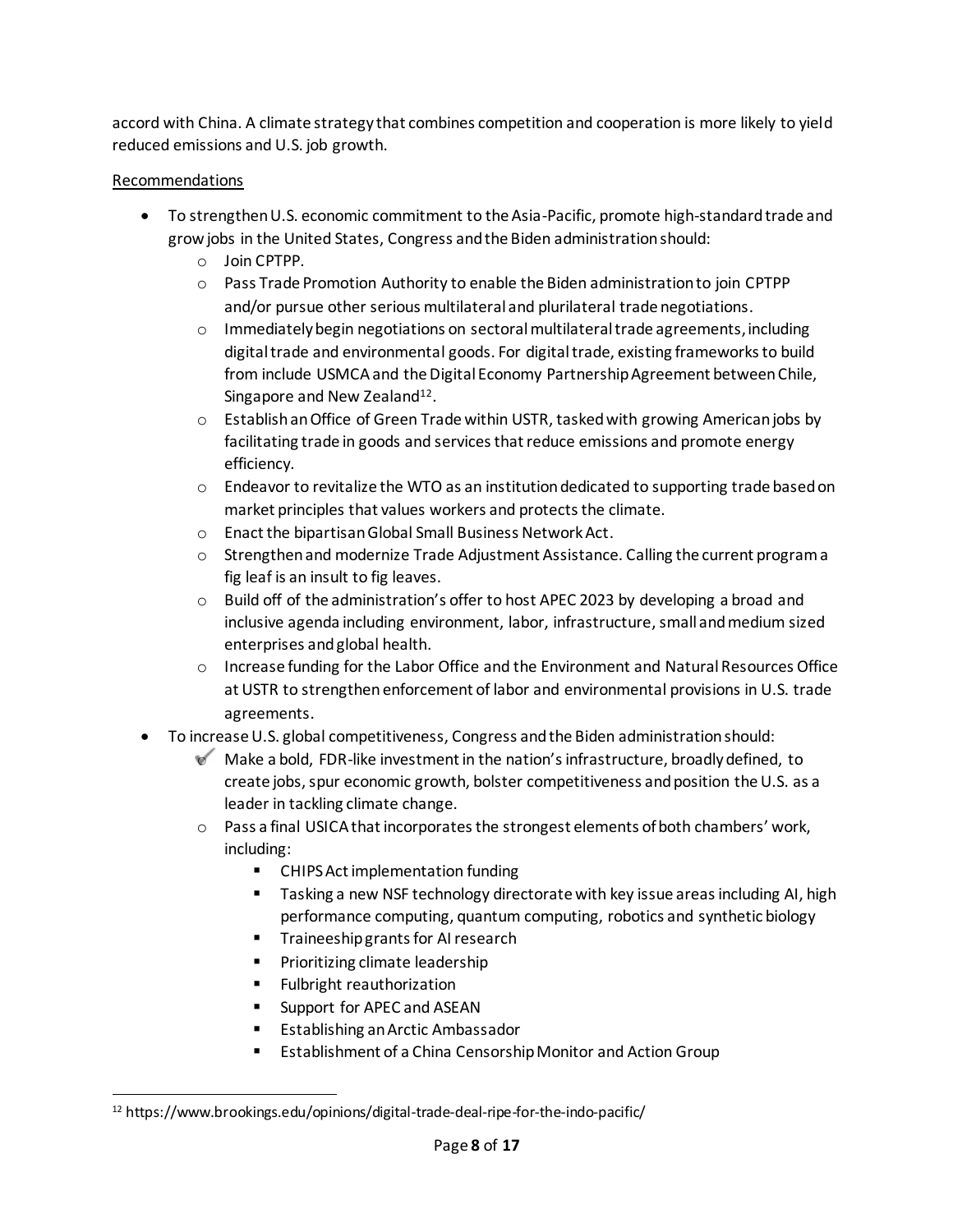- $\circ$  Invest in American workers, including by increasing the number and fields of apprenticeships, while preserving the high standards of existing apprenticeship programs. My American Workforce Investment in Next Generation of Students Act would achieve this by establishing a 2-2-2 six-year pathway from high school to community college to an apprenticeship in an in-demand field.
- To increase pressure on China to change economic practices:
	- o Enact and enforce the Uyghur Forced Labor Prevention Act and work with international partners to adopt similar policies in order to eliminate forced labor and human rights abuses from supply chains.
	- $\circ$  Increase coordination between CFIUS and other nation's foreign investment review bodies, which are often far too lax around sensitive technology and industries<sup>13</sup>. On the other hand, some countries in the Asia-Pacific have reformed their foreign investment policies to include screening mechanisms because of predatory Chinese investment<sup>14</sup>. Sharing lessons learned about deceptive business practices will help develop a more coherent global framework for safeguarding jobs and advanced technology.
	- $\circ$  Strengthen and coordinate export controls that protect sensitive technologies with other countries that are global leaders in advanced technology.

## 3. Technology

Technology is arguably the most interconnected of the policy areas evaluated in this White Paper. U.S. leadership in emerging technologies will be a powerful job creator. Many new and emerging technologies have military applications that will give the more advanced nation a real advantage on the battlefield. Advanced technology manufacturing and innovation requires an educated, trained workforce. And while free and open technologies operating within a clear legal framework can be a powerful tool to advance human rights, these same technologies can also be the tools of an oppressive surveillance regime.

Along with human rights, technology competition with China is one area where the administration will get little leeway from Congress. On a bipartisan basis, Members of Congress largely agree that national security and economic strength are dependent on U.S. leadership in technologies like 5G, AI, and robotics.

- To promote democratic and open technology standards that respect privacy and the rule of law:
	- o Congress should pass the Information Transparency and Personal Data Control Act, or similar national data privacy standard legislation. Doing so will establish a clear U.S. privacy baseline for international negotiations and avoid a patchwork system of state-by state standards.
	- $\circ$  The administration should work with like-minded allies and partners to develop a global strategy for leadership at global standards-setting bodies, including the United Nations International Telecommunications Union.

<sup>13</sup> https://www.wsj.com/articles/china-bought-italian-military-drone-maker-without-authorities-knowledge-11636972513

<sup>14</sup> https://www.jonesday.com/en/insights/2021/01/significant-changes-to-australias-foreign-investmentframework-commenced-on-1-january-2021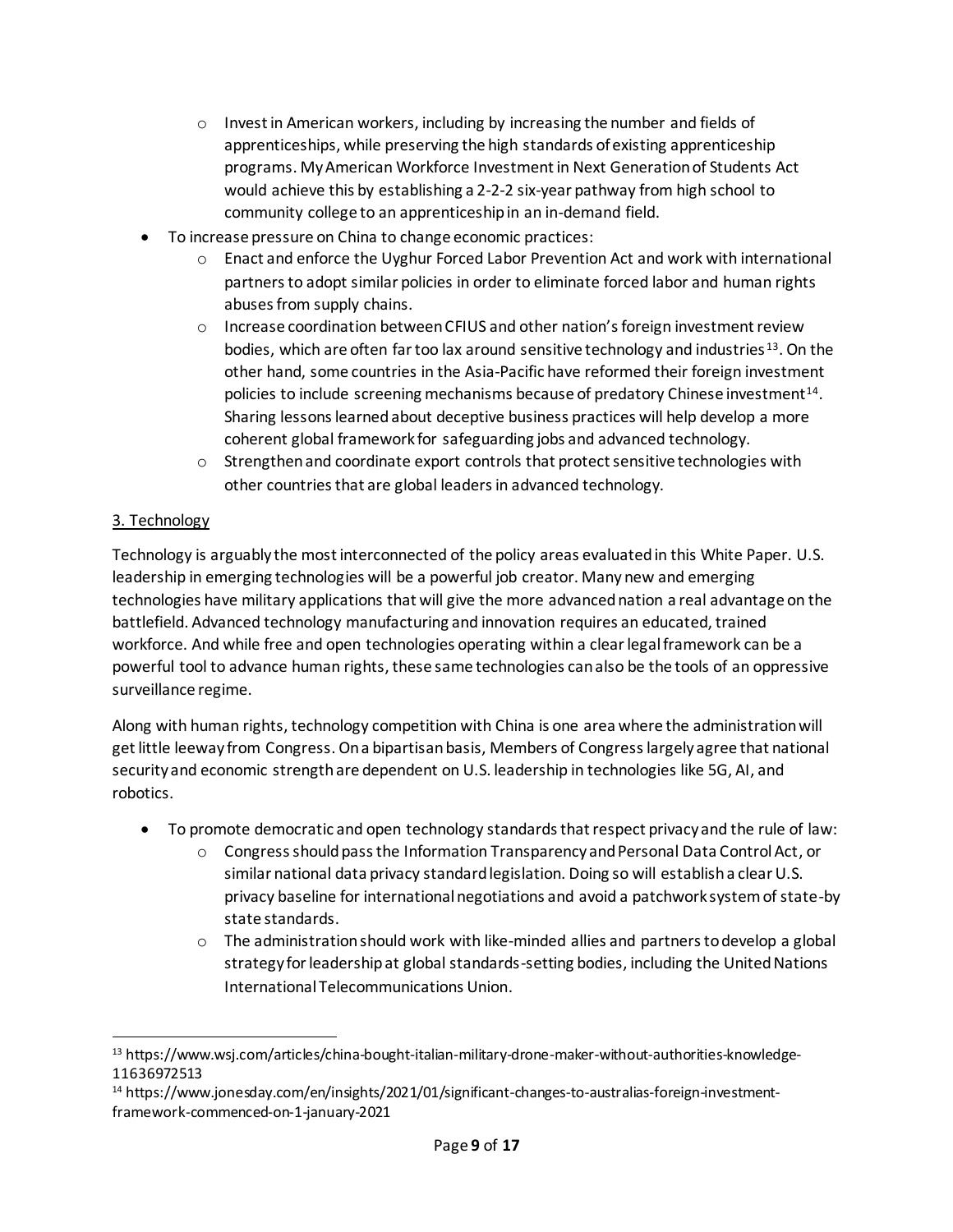- $\circ$  Ensure prohibitions against working with Chinese telecommunications companies are narrowly tailored soU.S. private sector actors can continue to participate in standards setting bodies where Huawei, for example, may also play a role.
- $\circ$  Similarly, ensure prohibitions against federal financing of projects with Chinese telecommunications equipment do not preclude deals that would lead to replacement of this equipment.
- $\circ$  USTR should pursue a multilateral digital economy agreement in collaboration with academia, private and public sector stakeholders (see earlier recommendation).
- $\circ$  Build from the Clean Network to provide technical and financial assistance to countries seeking to build high-standard telecommunications networks.
- o DoD should continue the momentum of adoption of secure 5G in its telecommunications infrastructure and start planning for NextG technologies now instead of playing catch up.
- $\circ$  The JAIC should expand the AI Education Strategy initiative from pilot programs to a Department-wide education initiative so everyone across the DoD has a basic understanding of AI.
- To advance U.S. leadership in crucial disruptive emerging technologies:
	- $\circ$  Congress should advance immigration and education policies that attract the world's talent, including by expanding visas and establishing pathways to citizenship for students. (See Education section and linked CSET report for further information)
	- o Increase funding for the SBA's Small Business Innovation Research (SBIR) and Small Business Technology Transfer (STTR) programs in order to help companies and researchers bridge the valley of death to turn innovative ideas into commercial products.
	- $\circ$  Congress should appropriate sufficient funds to match the budget authority established in the CHIPS Act in USICA and in annual appropriations.
	- $\circ$  Congress should continue providing robust funding for emerging technology research and development initiatives throughout the federal government (See USICA recommendations for more details).

# 4. National Security

China's People's Liberation Army (PLA) is growing in strength and capability. The PLA has ramped up its pressure and assertiveness towards its neighbors, including India and Taiwan. China's expansion and militarization of disputed landforms in the South China Sea enhances China's anti-access/area denial capabilities in the region. China has also invested in shipbuilding, space operations, nuclear weapons and delivery systems and emerging technology. Further, China's establishment of a Strategic Support Force shows the PLA correctly understands the centrality of information operations in any future military conflict with the United States<sup>15</sup>.

Given these developments, national security may seem ill-suited to the Four Pillar model. However, this framework is directly applicable and can help guide defense policy and investments.

<sup>15</sup> https://ndupress.ndu.edu/Portals/68/Documents/stratperspective/china/china-perspectives\_13.pdf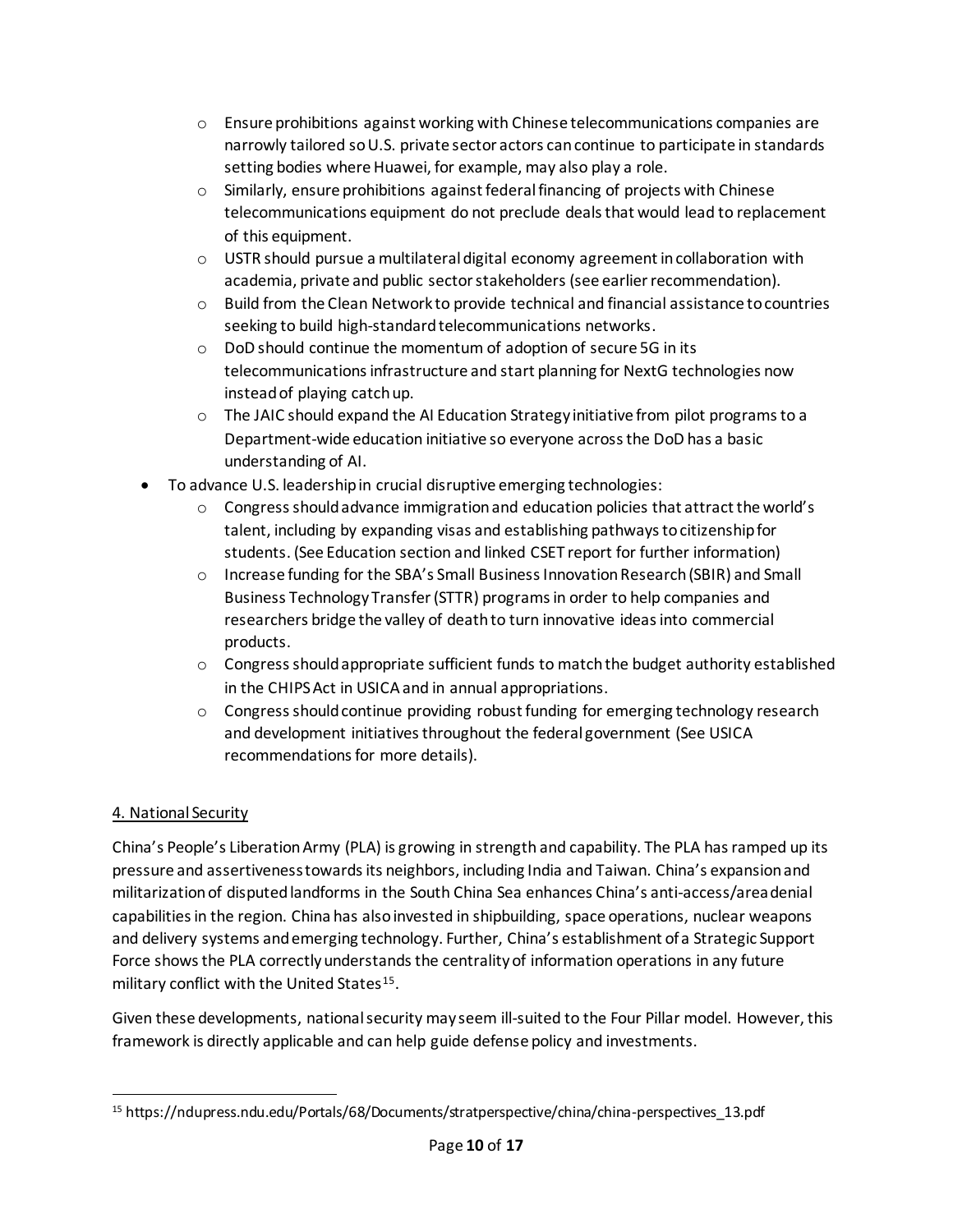Identifying areas of conflict and competition is the critical first step. While the competition is broad, it is most acute in certain geographic areas, like the East and South China Seas, broader Western Pacific and in critical domains including space, cyberspace and the electromagnetic spectrum. (In fact, the bilateral relationship is already openly in conflict in cyberspace).

In national security, expanding the playbook means building partnerships and investing in capabilities that force China to react to the United States, rather than the other way around. To paraphrase Secretary Mattis, we need to be the ones to keep our adversaries up at night.

While there may be few areas of outright cooperation in national security, there are important issues where both countries' interests are aligned. Neither wants conflict on the Korean Peninsula, and both countries want to avoid miscalculation that could lead to war. And neither country should be eager to enter into an expensive and destabilizing arms race.

Finally, getting our own house in order means modernization and allowing the military to retire platforms that would be ill-suited for high-end conflict. While the shift from counter-insurgency to great power competition is virtually a cliché at this point, it is a valuable conceptual framework for enhancing training<sup>16</sup>, establishing spending priorities, determining force posture and building readiness.

- To improve training, the Department of Defense should:
	- $\circ$  Expand training concepts that assume conflict will occur in a contested electromagnetic spectrum environment.
	- o More fully integrate cyber operations with kinetic operations in major exercises.
	- $\circ$  Develop war games where Red team capabilities are based on an assessment of PLA capabilities in 5 years. Remember, the DoD learns more from losing war games than from winning.
- To better understand the PLA, Congress should:
	- o Receive regular updates from the Department of Defense on the status of China's military reorganization, with a focus on the evolution of the Strategic Support Force.
	- $\circ$  Expand targeted military-to-military exchanges, which is challenging in the current environment. Exchanges increase stability and can provide unique insights, as the U.S. military is far more transparent than the PLA.
- To reduce the risk of miscalculation, the administration should:
	- o Maintain high-level military-to-military channels for crisis communication.
	- $\circ$  Explore a bilateral arms control dialogue. While the U.S. nuclear weapons arsenal is far larger than China's, China is expanding and modernizing its nuclear forces. A dialogue could promote strategic stability and give valuable insight into Chinese force posture and doctrine.
	- o Invest in Nuclear Command, Control and Communication modernization.
	- o Integrate the Nuclear Posture Review and Missile Defense Review into a more holistic Strategic Stability Review.
	- o Include in the Strategic Stability Review an assessment of U.S. and Chinese entanglement of strategic and non-strategic systems, and whether this dynamic

<sup>16</sup> https://warontherocks.com/2020/05/the-pentagon-should-train-for-and-not-just-talk-about-great-powercompetition/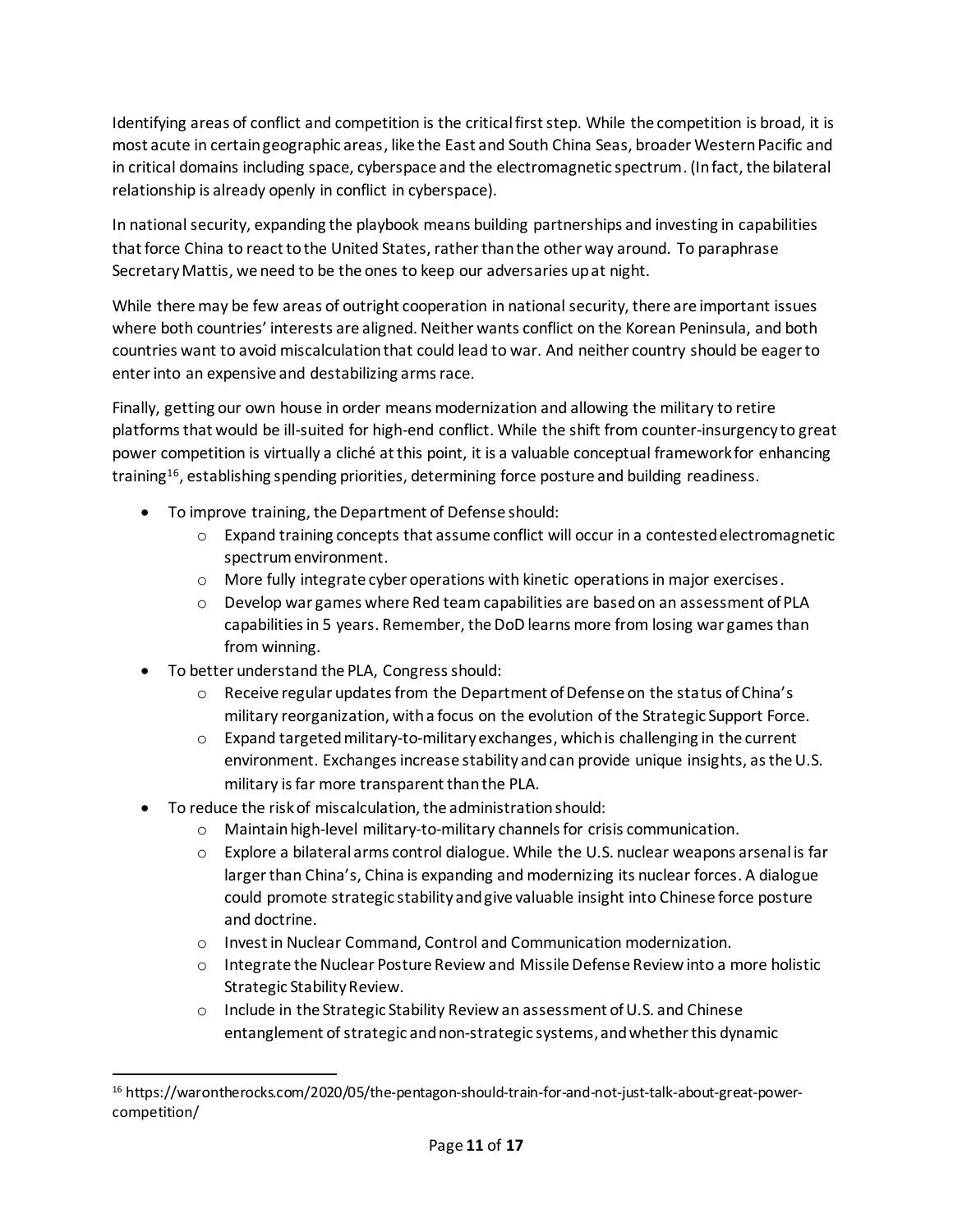increases the potential for miscalculation and inadvertent escalation in the event of a  $cris$  is  $17$ .

- To prepare for great power competition, Congress should:
	- $\circ$  Allow the Department of Defense to retire legacy systems ill-suited for conflict with a peer military, like the A-10.
	- $\circ$  Invest in systems that can operate within a contested A2/AD environment, such as longrange, low-cost UAS, USV and UUV.
	- $\circ$  Continue to reduce the cost of space launch and shorten the timelines for launch with competitive contracting, low-cost satellites and modular technologies. That means fewer high-cost, uniquely configured satellites.
	- o Ensure special operations forces, which have played an outsized role in counterterrorism missions, are subject to appropriate oversight and are focused and resourced for great power competition. This includes diversifying the force and skills of special operations forces, having a clear strategy of success in the Asia-Pacific and strengthening the oversight role of ASD SO/LIC.
	- o Conduct a real re-balance to Asia, focusing on military, economic, diplomatic and development presence<sup>18</sup>.
- To strengthen the defense industrial base, Congress should:
	- o Mandate a DoD-wide supply chain review from raw materials to systems integration.
	- o Increase the budget for the DPA Title III office in order to make targeted investments in critical supply chain capabilities that are limited in the United States and allied countries.
	- $\circ$  Support policies which reduce barriers for small and medium enterprises seeking to do business with the Department of Defense.
	- $\circ$  Ensure research funding complements, rather than duplicates existing private sector research, and expand partnerships to leverage private sector technology advancements.
- To foster and strengthen international partnerships, the Department of Defense and Congress should:
	- o Ensure that cooperative training and joint exercises are correctly framed as capacity and interoperability building, not just countering China. Adopt a tailored approach to exercise design and public messaging that is receptive to the military needs and political situation in each country.
	- $\circ$  Strengthen partnerships in military-funded research with countries with advanced militaries and research bases, including the Quad and Singapore.
- As Chinese propagandists<sup>19</sup> use U.S. withdrawal from Afghanistan to cast doubt on America's commitment to Taiwan<sup>20</sup>, Congress and the Administration should:
	- o Maintain "strategic ambiguity" while re-stating U.S. policy towards Taiwan, including the "One China" Policy, formulated on the basis of the Three Communiques and the Taiwan Relations Act, as well as the Six Assurances.

<sup>17</sup> https://carnegieendowment.org/programs/npp/nuclear-entanglement

<sup>18</sup> https://www.nytimes.com/2021/09/13/opinion/china-taiwan-afghanistan.html

<sup>19</sup> https://twitter.com/HuXijin\_GT/status/1427286890835705860

<sup>20</sup> https://foreignpolicy.com/2021/08/23/taiwan-afghanistan-china-biden-us-reputation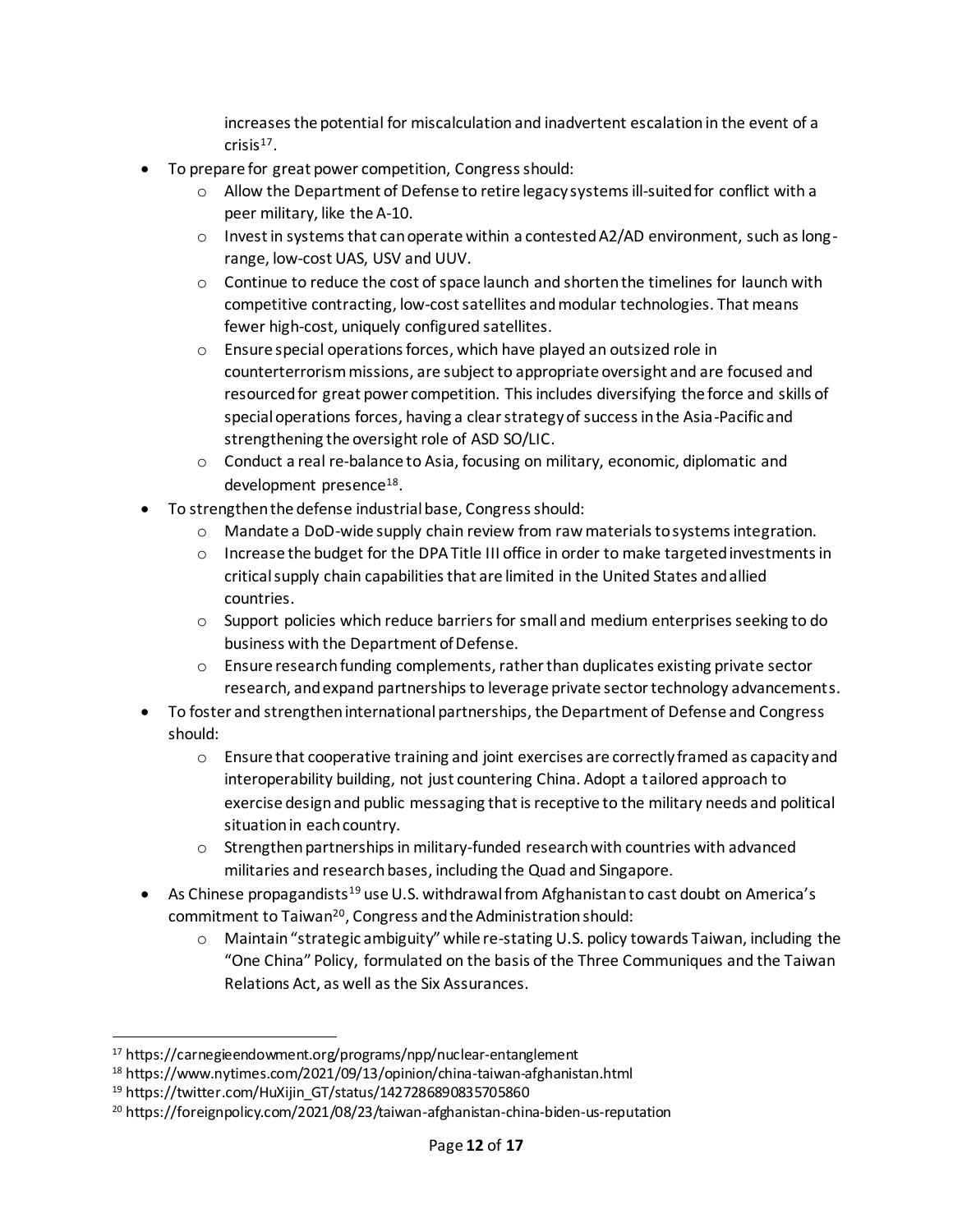- $\circ$  Take steps to continue to deter China from changing the status quo on Taiwan, both through ensuring a credible conventional military deterrent and through high-level political assurances that the U.S. will not seek to meaningfully change the status quo if China does not.
- o Support senior-level meetings between the United States and Taiwan.
- $\circ$  Continue to support arms sales, training and other measures that strengthen Taiwan's self-defense capabilities and increase Taiwan's resilience to coercion or threats of force from the PRC.
- $\circ$  Develop response options for potential PLA gray zone tactics against Taiwan, such as cyberattacks or a blockade.
- $\circ$  Make the voices of Taiwanese people central to policy discussions. Remember, Taiwan is not the prize in a game of great power tug-of-war—it is a vibrant, thriving democracy of 24 million people and any conflict would be devastating to their lives, freedom and prosperity.

#### 5. Development and Diplomacy

Enhancing U.S. soft power is critical to increasing U.S. competitiveness vis-à-vis China. In this space, the Biden administration has a rare opportunity. Across Europe and Asia, many countries' unfavorable views of China are at or near historic highs<sup>21</sup>. China's hostage diplomacy also damaged its global standing and provoked both government and corporate backlash<sup>22</sup>. In addition, President Biden's more able diplomatic style should prove a welcome contrast for many countries to his predecessor's confrontational approach and China's abrasive Wolf Warrior Diplomacy.

Chinese diplomats and propagandists are growing increasingly vocal in calling out U.S. crises. Doing so serves several functions. These arguments blunt U.S. criticism on human rights, COVID-19 transparency and other issues. And these officials are also seeking to discredit democracy and U.S. global leadership. Of course, these false equivalencies are spurious. In the United States, Americans are free to discuss police brutality, the genocide of Native Americans and other topics the Chinese may use for whataboutism. In China, any discussion that deviates from the party line on sensitive topics is heavily censored<sup>23</sup> .

Despite the increasingly negative perceptions of China in many countries, China still possesses a deep reserve of international goodwill, driven partially by development largesse. Under the Belt and Road Initiative (BRI), Chinese companies and banks build and finance projects worldwide, including transportation infrastructure and 5G networks. While U.S. analysis has focused on so-called "debt trap diplomacy" and China's use of BRI projects to grow its global influence, a full picture is more complicated. For China, BRI also boosts domestic consumption and income, leads to further investment opportunities and helps China alleviate domestic overcapacity<sup>24</sup>. And for BRI partners, these projects help address real infrastructure needs, often with fewer strings attached than US or EU investment

<sup>&</sup>lt;sup>21</sup> https://www.pewresearch.org/global/2021/06/30/large-majorities-say-china-does-not-respect-the-personalfreedoms-of-its-people/

<sup>22</sup> https://www.csis.org/analysis/beijing-suffers-major-loss-its-hostage-diplomacy

<sup>23</sup> https://www.reuters.com/article/us-china-tiananmen-censorship/chinas-robot-censors-crank-up-as-tiananmenanniversary-nears-idUSKCN1SW03Y

<sup>24</sup> https://dr.ntu.edu.sg/handle/10356/78227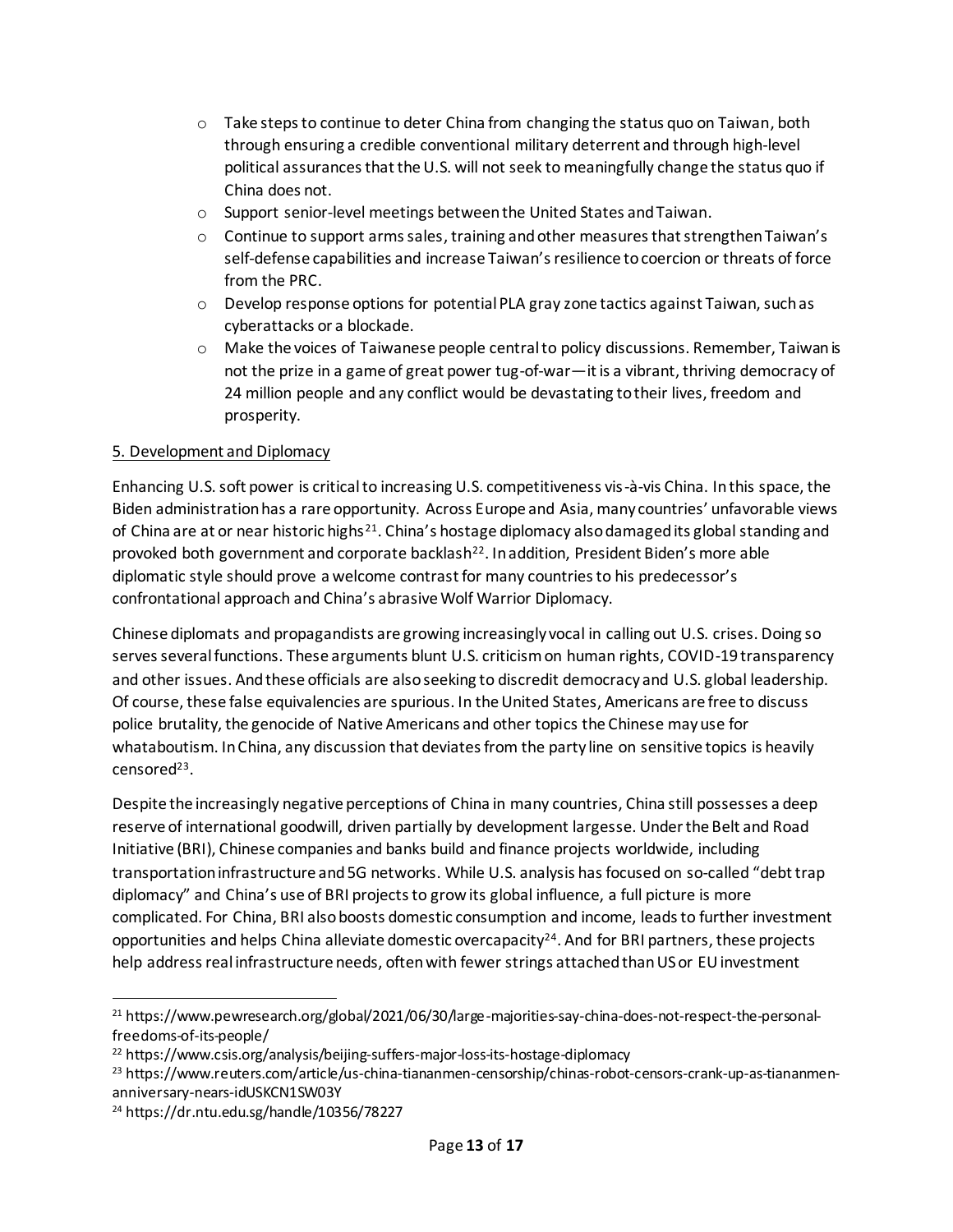proposals. As such, the U.S. strategy to counter BRI has to be about more than just patronizingly warning countries against Chinese investment. The U.S. and like-minded partners need to commit to development assistance and become better partners for recipients of aid. Streamlining the timeline for project approval and increasing United States Agency for International Development (USAID) and U.S. International Development Finance Corporation (DFC) staffing are all important steps.

In the Indo-Pacific, countries are closely watching the bilateral U.S.-China relationship and are wary of being caught in the crossfire of this competition. In meetings with senior government officials from countries in the region, I have repeatedly been told that leaders in the Indo-Pacific value U.S. presence in the region, strive to maintain positive relations with both countries and do not want to be forced to choose between the United States and China.

- To improve U.S. global image and perceptions of democracy, and to stop giving Chinese propagandists easy wins:
	- $\circ$  Get COVID-19 under control through a combination of vaccinations, rapid testing, and aggressive response to hotspots. In addition, state and local governments need to stop adopting anti-mask and anti-vaccine policies that undermine public health and threaten the lives of their citizens by creating conditions for COVID-19 to spread.
	- o Strengthen democracy in the United States by passing:
		- H.R. 1, the For the People Act, which removes obstacles to voting, expands voting rights, reduces the influence of money in politics, eliminates partisan gerrymanders and strengthens ethics and transparency rules.
		- The John Lewis Voting Rights Advancement Act, which combats voter suppression laws passed in the wake of *Shelby County* by restoring the protections of the landmark Voting Rights Act of 1965 in a clear and consistent nationwide manner.
	- o Address longstanding inequities in U.S. society around policing and the criminal justice system, starting by passing the George Floyd Justice in Policing Act<sup>25</sup>.
	- $\circ$  Conduct a thorough investigation of the January 6<sup>th</sup> attempted insurrection and demonstrate the sacrosanct principle of rule of law by holding accountable those responsible for leading the attempt to subvert democracy.
	- $\circ$  Public figures must take responsibility for their words and understand that casting doubt on free and fair elections for partisan political gain weakens the global standing of democracy.
	- o Immediately scale up U.S. exports of COVID-19 vaccines and work with U.S. Embassies in country in order to maximize public relations benefit.
	- $\circ$  Public figures must take responsibility for their words that foment anti-Asian sentiment and violence. Scapegoating immigrants or Asian-Americans for COVID-19 is morally repugnant. It also makes America look bigoted on the world stage<sup>26</sup>.
	- o Ensure American students do not learn a whitewashed version of U.S. history.

<sup>25</sup> https://www.npr.org/2020/06/03/868566978/in-george-floyd-protests-china-sees-a-powerful-propagandaopportunity

<sup>26</sup> https://foreignpolicy.com/2021/03/22/racist-attack-asian-americans-china-lost-faith-west/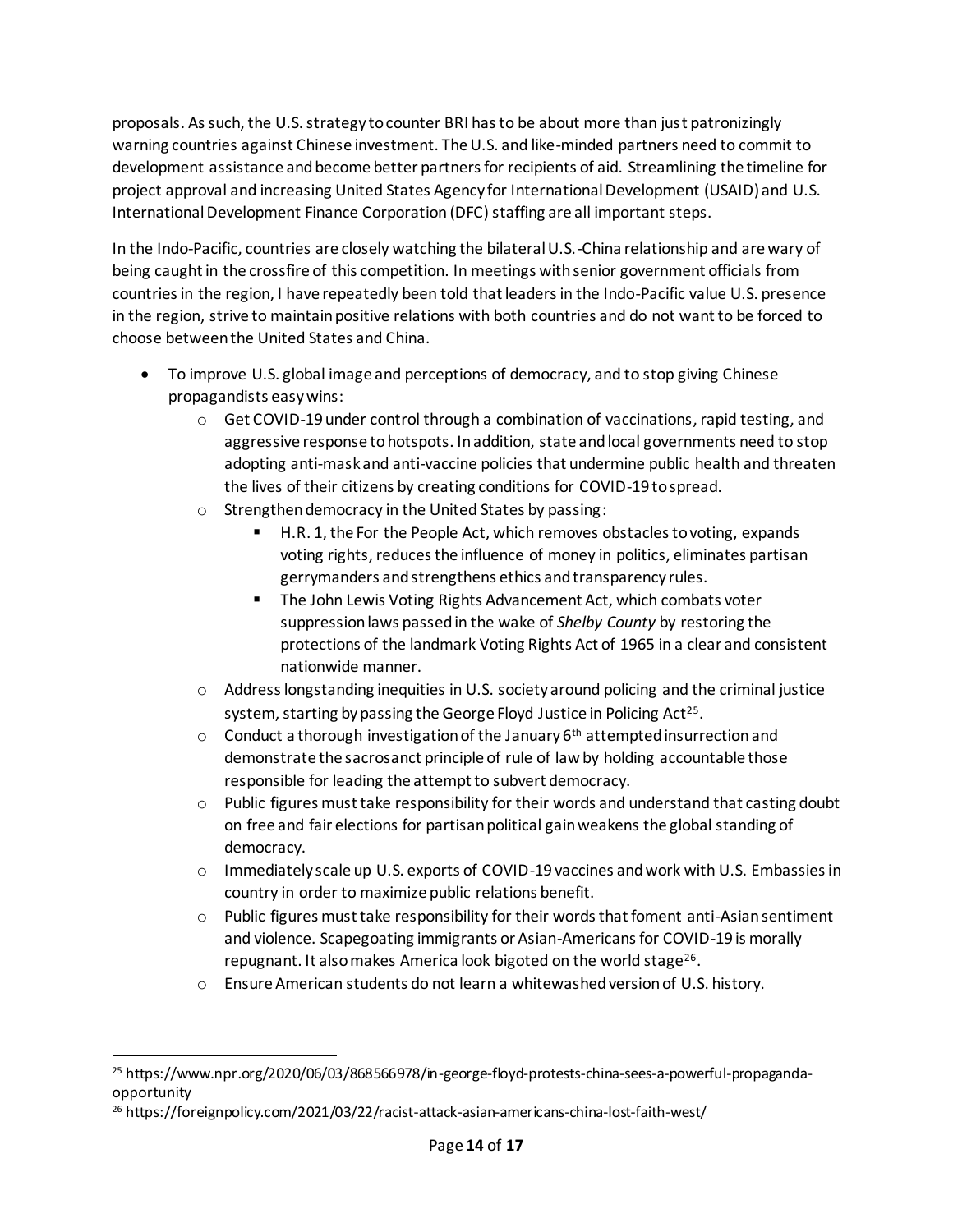- $\circ$  To restore U.S. diplomatic credibility, take steps to re-join international agreements that President Trump withdrew the U.S. from, including the Paris Climate Accord and the JCPOA.
- To strengthen U.S.-China people to people exchanges and knowledge:
	- o Restore Fulbright programs in China, which also builds U.S. expertise on China.
	- o Prioritize increasing journalists' access to China in bilateral discussions with China. Ultimately, the benefit of having more journalists on the ground in China outweighs the minimal risk from having Chinese reporters in the U.S., regardless of whether they register as foreign agents.
	- o Re-instate MECEA travel for members and staff traveling to China. Ensure all MECEA delegations receive pre-travel defensive and policy briefings and post-travel debriefings.
	- o Resurrect US-China parliamentary exchanges.
- To better compete with China's Belt and Road Initiative (BRI):
	- $\circ$  Coordinate trade, investment, and development strategies with key political-economic allies, such as the EU and Japan. When doing so, designate one country as project lead to eliminate bureaucratic redundancy.
	- o Present third-party countries with attractive, high-quality development alternatives to BRI, not just warnings about debt-trap diplomacy.
	- $\circ$  Improve public diplomacy so the U.S. gets credit in the public eye for development aid.
	- o Increase DFC staffing and urge DFC to prioritize financing for information and communications technology projects.
- To provide a stronger diplomatic presence, the Biden administration should:
	- $\circ$  Adopt a strategy to reinvigorate the Foreign Service, based on Senator Warren's plan<sup>27</sup>:
		- End the practice of appointing campaign contributors and other well-connected amateurs to ambassadorships. China's ambassadors are professional diplomats. U.S. ambassadors should be too.
		- Expand the size of the foreign service, recruit a more diverse State Department workforce and open more consulates in order to increase U.S. on-the-ground presence.
	- o Send to the Senate nominees for key diplomatic posts and increase pressure on Senators who kneecap U.S. global leadership by placing holds on qualified nominees.
- To strengthen U.S. partnerships in the Indo-Pacific, the United States should:
	- $\circ$  Develop targeted non-military means to counter Chinese influence, including by highlighting examples of Chinese economic coercion.
	- o Ratify UNCLOS
- In Africa, both the U.S. and China are viewed positively, with significant support for emulating China's development strategy<sup>28</sup>. To strengthen U.S. partnerships in Africa:
	- o Increase funding for USAID programs, including Power Africa and Trade Africa.
	- $\circ$  Encourage greater U.S. trade with and investment in Africa. Emphasize the high quality of U.S. goods and services and the transparent and non-corrupt nature of U.S. business practices. Work to increase U.S. business familiarity with market opportunities in Africa.

<sup>27</sup> https://elizabethwarren.com/plans/rebuild-the-state-department

<sup>28</sup> https://afrobarometer.org/sites/default/files/africa-china\_relations-3sept20.pdf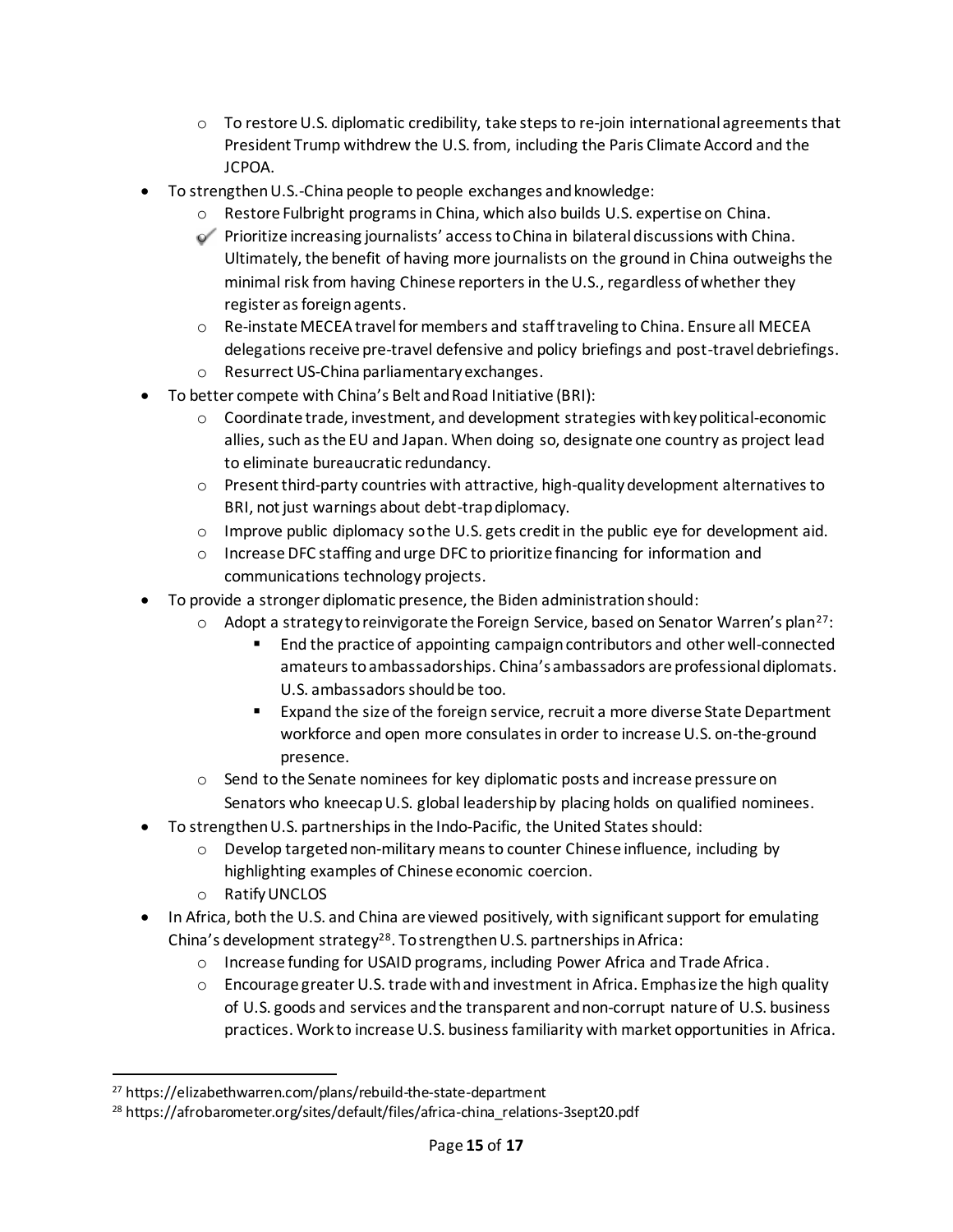- $\circ$  Ensure U.S. policy does not treat Africa as a monolith. Countries have unique needs, political cultures and histories. U.S. policies that are country-specific will be more successful and better-received. Examples include:
	- Reinvigorate USAID Public-Private Partnerships with Angola to address infrastructure needs and help Angola diversify its economy by creating investment opportunities outside of Angola's oil sector
	- Pursue greater engagement with the Angolan government to improve trade partnership and address transparency concerns
	- Ensure assistance programs in Rwanda also address needs of rural communities, including enhancing agricultural productivity and improving rural health
	- Help foster an end to violence in Ethiopia and provision of humanitarian aid
	- Work with the Government of Uganda to improve delivery of public services and the national response to HIV/AIDS
	- Work to improve Cameroon's health sector by strengthening laboratory, surveillance, emergency management and workforce capacity to prevent, detect, and respond to disease outbreaks
	- Assist the government of Burkina Faso with provision of government services, to build stability, improve the lives of citizens and isolate violent extremist organizations.
- To enhance U.S. global health leadership:
	- $\circ$  At least quadruple U.S. COVID-19 vaccine export commitments from 80 million to 320 million and develop a strategy to continue to increase these exports.
	- o Work with in-country embassies to increase publicity around vaccine deliveries.
	- o Establish and resource a public-private fund for Global Health Security Agenda implementation to address infectious disease threats, consistent with the House-passed Global Health Security Act.
	- o Increase funding for surveillance of zoonoses, which threaten agriculture and could harm public health if they spillover into human populations.
- To enhance U.S. leadership in human rights, Congress and the administration should:
	- o Bolster and resource the administration's anti-corruption agenda while tackling corruption in the United States<sup>29</sup>.
	- $\circ$  Be forceful in calling out human rights violations in all countries, not just U.S. rivals.
	- o Enact the Uyghur Forced Labor Prevention Act (see previous).
	- $\circ$  Work to build global coalitions, particularly with Muslim nations, to demand China end human rights abuses against Uyghurs.
	- $\circ$  Closely scrutinize China's enforcement of the National Security Law in Hong Kong and coordinate condemnations of abuses with partners.
	- o Enact the Hong Kong Safe Harbor Act, to provide refugee status and expedited processing for individuals fleeing Hong Kong because of a fear of persecution for their political actions.
	- o Reduce barriers for Uyghurs seeking asylum in the U.S.
	- o Significantly increase the cap on annual refugee admissions.

<sup>29</sup> https://carnegieendowment.org/2021/07/22/anti-corruption-agenda-for-middle-class-pub-84996